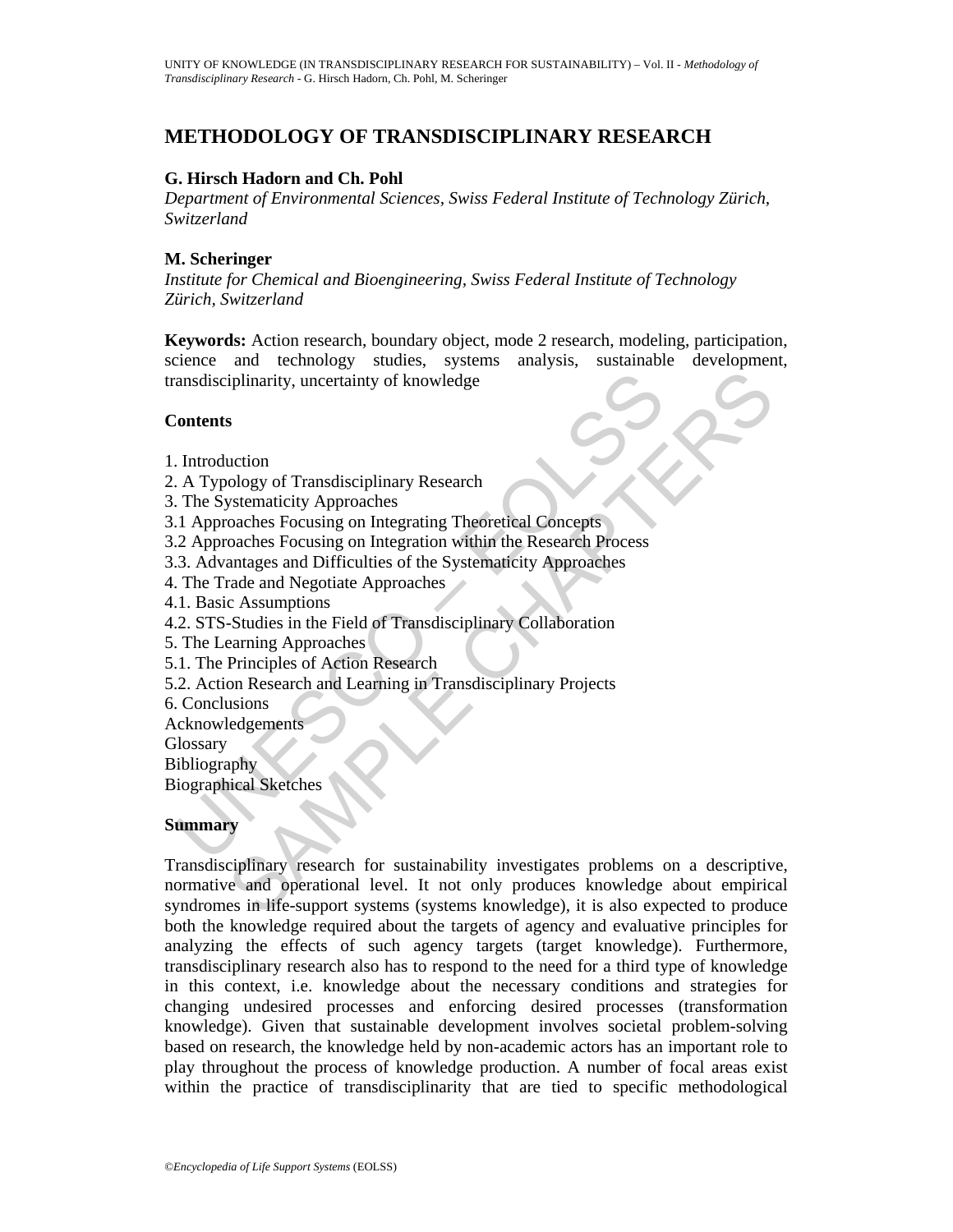challenges and hence result in different types of transdisciplinary research. The systematicity approaches develop general concepts and methods for the ordering of research questions and integration of heterogeneous knowledge originating from different disciplines operating on normative, operational and descriptive levels. The challenges here include doing justice to the interdependency of systems, target and transformation knowledge and dealing with the problems arising from uncertain knowledge and the accompanying incommensurability of concepts and methods. The trade-and-negotiate approaches describe research, knowledge production and the development of technologies from the perspective of an observing (social) scientist with the emphasis on extra-methodical aspects, such as the social factors behind successful transdisciplinary research. Research investigates and reconstructs the (social) process, in the course of which knowledge has become accepted. Ultimately, what is seen as a good technical solution to a problem in this context is viewed as a successful outcome achieved through "social" forces, such as power, trust, law etc. The learning approaches are target-group oriented and aim to develop actors' problem-solving competencies. It is a question here of working with the actors in transdisciplinary projects to identify issues of regional relevance and of developing the necessary knowledge and skills to resolve the problems. Thus, a core concern within these approaches is participatory consultancy and development, for which a strong need exists in the context of developmental cooperation and Local Agenda 21 projects.

### **1. Introduction**

chinical solution to a problem in this context is viewed as a suchieved through "social" forces, such as power, trust, law etc. The lead exerge-group oriented and aim to develop actors' problem-solving coupled question her solution to a problem in this context is viewed as a successful outcom<br>through "social" forces, such as power, trust, law etc. The learning approache-<br>r-group oriented and aim to develop actors' problem-solving competencie The sustainable development model and the need for research arising from it was developed out of concern for the threat to life-support systems and associated social conflicts arising from the new and ever-increasing uses of nature to sustain growing populations. At its core, the sustainable development model incorporates an obligation to use the natural, social and economic life-support systems for human welfare in such a way that the continued existence of these life-support systems is not threatened and priority is given to the needs of the poor. In this context, "development" includes human activities that are directly or indirectly related to the use of life-support systems, while "sustainable" or "sustainability" describes normative principles or criteria for the evaluation of this activity with respect to its effects and objectives.

What research is expected to do in this context is, firstly, to provide information as to whether and how the global and local changes in natural, social and economic systems are related to use practices, and whether and how changes in the different systems affect each other (systems knowledge). It then is a question of clarifying what exactly sustainable development means and how concrete use practices should be evaluated from the perspective of sustainable development (target knowledge). Finally, information is also required on how use practices can be changed or technically improved and how their implementation can be better regulated (transformation knowledge).

Causal knowledge, i.e. empirical and theoretical knowledge, is required to enable the description and explanation of processes in the life-support systems and how they relate to use practices. In many cases, it is not possible to meet this knowledge requirement through disciplinary research because numerous heterogeneous and coincidental factors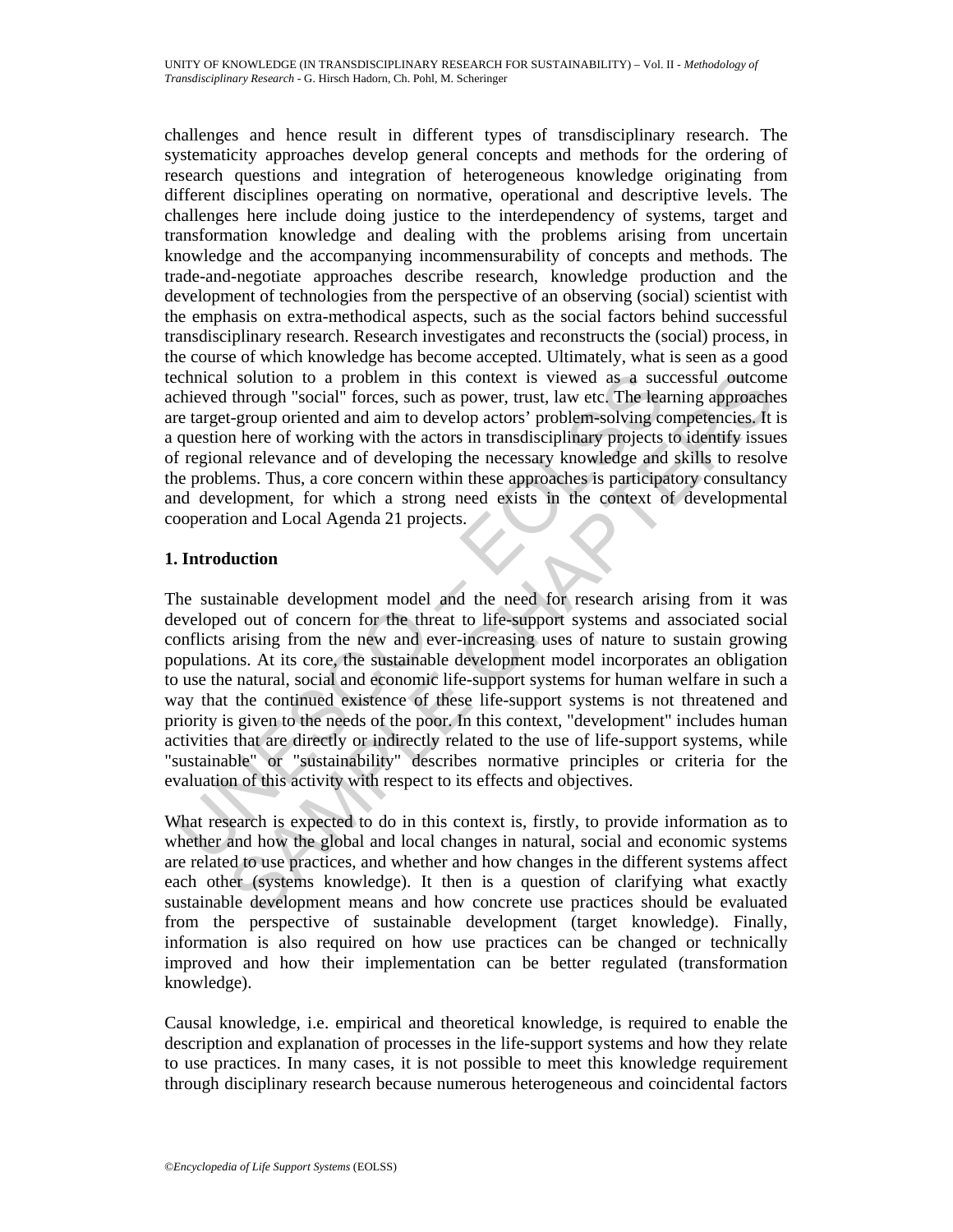can be involved which the disciplinary theoretical models do not take into account. As Ludwik Fleck and Thomas Kuhn pointed out, scientific disciplines build cognitive units based on joint research concerns, theories, models and methods. These are shared by a scientific community as a social unit, which institutionally regulates the collaboration and communication between disciplines as well as the education of the next generation of academics. Disciplinary research is based on the cognitive progress made with respect to the research questions, theories, models and methods, in the area thus described, in accordance with recognized standards and is in the process of increasing specialization. In its observation, description and explanation of phenomena it reduces the range of aspects and possible correlations in the interest of more general knowledge, i.e. knowledge that is independent of temporal and spatial dimensions. What is involved here are idealizations based on simplifying assumptions that are only fulfilled under controlled conditions. Although in many respects the research required on sustainable development needs a disciplinary approach, transdisciplinary research is also necessary because the problems are resistant to the cognitive structures that prevail in the sciences and may be dependent on specific spatial and temporal factors. This is particularly true when it comes to understanding and designing real processes in concrete life-support systems, to which – for the aforementioned reasons – laboratory knowledge should not be applied untested.

ontrolled conditions. Although in many respects the research require<br>velopment needs a disciplinary approach, transdisciplinary research equive<br>velopment needs a disciplinary approach, transdisciplinary research<br>and may be d conditions. Although in many respects the research required on sustainabiant neachs a disciplinary approach, transdisciplinary research is also necessare in the problems are resistant to the cognitive structures that pre As already stated, research for the conservation of life-support systems includes the evaluation and design of use practices from the perspective of sustainability. Thus, in order to fulfil the social need for orientation and action, the information requirement encompasses moral, technical and institutional knowledge. This means that knowledge from the entire spectrum of academic disciplines, i.e. ranging from the natural and social sciences to engineering and the humanities, may be required. This knowledge does not take the form of reliable off-the-peg solutions readily at the disposal of actors in public bodies, business and civil society, because it is knowledge of an uncertain nature. The uncertainties arise for a wide variety of reasons. For example, they can exist at the level of data – data can be lacking and problems can also arise with its quantifiability or interpretation. Uncertainties may also arise as a result of the application of different approaches to the modelling of data in mathematical models. Problems with the mathematical description of the non-linear dynamics of systems represent another source of uncertainty as does the application of unknown or dubious explanatory principles to the processes in question. Finally, it should be noted that the evaluation of processes, i.e. the determination of their benefits and risks in the broad sense, is not usually unambiguous and involves decisions based on estimations, consideration and appraisals. Thus, in view of competing requirements, action orientations and practices, it is impossible for research to provide clear answers to questions concerning optimum use practices (see Methods for Sustainability Assessment: Sustainability Indicators).

Problems concerning sustainable development cannot ultimately be solved by research, but only in collective life-practice, possibly with the support of knowledge from research – in other words in real experiments. To effectively meet the knowledge requirement for the conservation of our life-support systems in line with sustainable development, the situation of the users of knowledge must be taken into account. To do this, it may be necessary not only to transcend the boundaries between scientific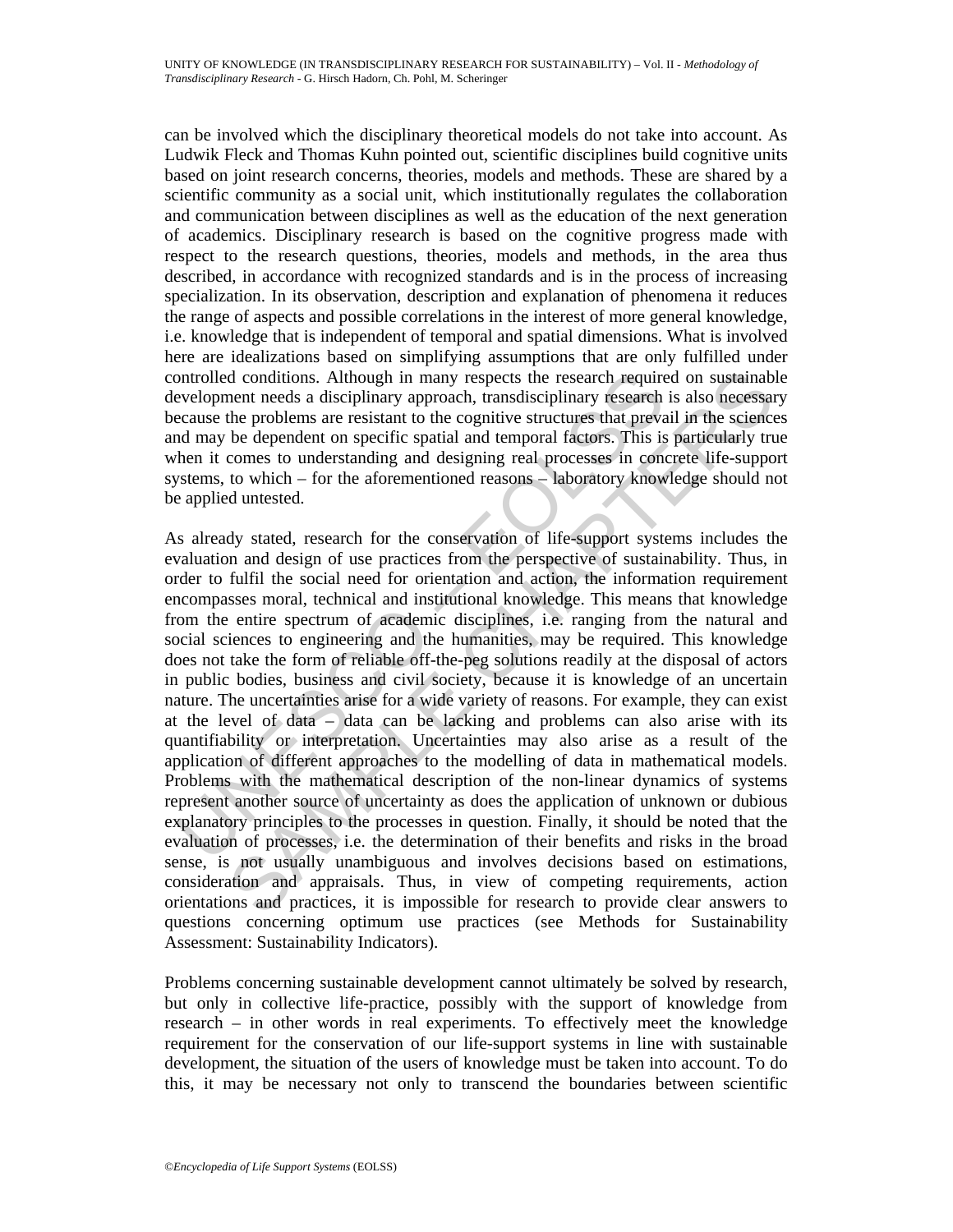disciplines, but also to open the academic research process to actors in public bodies, business and civil society and go beyond the purely academic definition, analysis and interpretation of research problems. Whether anything at all – or what precisely – is achieved in the matter of sustainable development is ultimately dependent on the will, knowledge and ability of actors in public bodies, business and civil society from the local to the global level. Will, knowledge and ability influence each other. If understood as commitment, as opposed to mere wishful thinking, the will requires possibilities for action that must be supported by knowledge so that the desired effects can be achieved. Thus, research and social and economic processes develop mutual interdependencies. Research in the form of an expertocracy should not replace political decision-making in the context of economic and social matters, nor should research be entirely instrumentalized by political interests. Research is responsible for the knowledge bases necessary to find decisions that do justice to the poor and to future generations, political responsibility, however, is in the hands of the political actors. To be able to fulfil its research tasks, science must be related to political problems without, however, allowing itself to become an instrument of party politics.

ecessary to find decisions that do justice to the poor and to future genesponsibility, however, is in the hands of the political actors. To be seach tasks, science must be related to political problems without, he seals th This variety of problems, participants, interdependencies and expectations makes transdisciplinary research for sustainable development a highly diffuse matter when viewed from the outside. As a recent venture which emerged with the awareness of the risks faced by modern society, transdisciplinary research sometimes is more strongly based on promises than proven concrete achievements. In the remaining sections of this paper, the complex and contested field of transdisciplinary research will be explored and systematized from conceptual and methodical perspectives. While it is possible to make a distinction between different types of transdisciplinary research, it is not, however, possible to present a general paradigm.

## **2. A Typology of Transdisciplinary Research**

If the hand of the hand of the binds of the poor and to future generations, politics<br>ility, however, is in the hands of the political across. To be able to fulffil is<br>takks, science must be related to political problems wi Transdisciplinary research is a broad, colorful, and highly contested field. The label "transdisciplinary" can be found attached to the most wide-ranging projects. This is due to the variety of problems dealt with by transdisciplinary research, the different expectations with respect to the research and the heterogeneity of the participants from science and practice involved in this research. Thanks to the diversity arising from these factors, transdisciplinary research lacks the precise elements that underlie the strength and performance of disciplinary research: transdisciplinary research does not form a cognitive unity based on the common research issues, theories, models, and methods shared by a scientific community as a social unit. Co-operation and communication are regulated on a project-related basis and, as a general rule, they do not outlast the context created by the project. The next generation is trained "on the job" and thus the training remains closely linked with personal experience which, because of professional mobility, is seldom passed on and is also seldom systematized. In the context of research subsidies, applications which serve the systematization and development of concepts and methods have had little chance of success up to now, unless they were developed within the framework of special programmes.

The task of transdisciplinary research can be defined at different levels. Transdisciplinary research can, firstly, be related to the dialogue between science and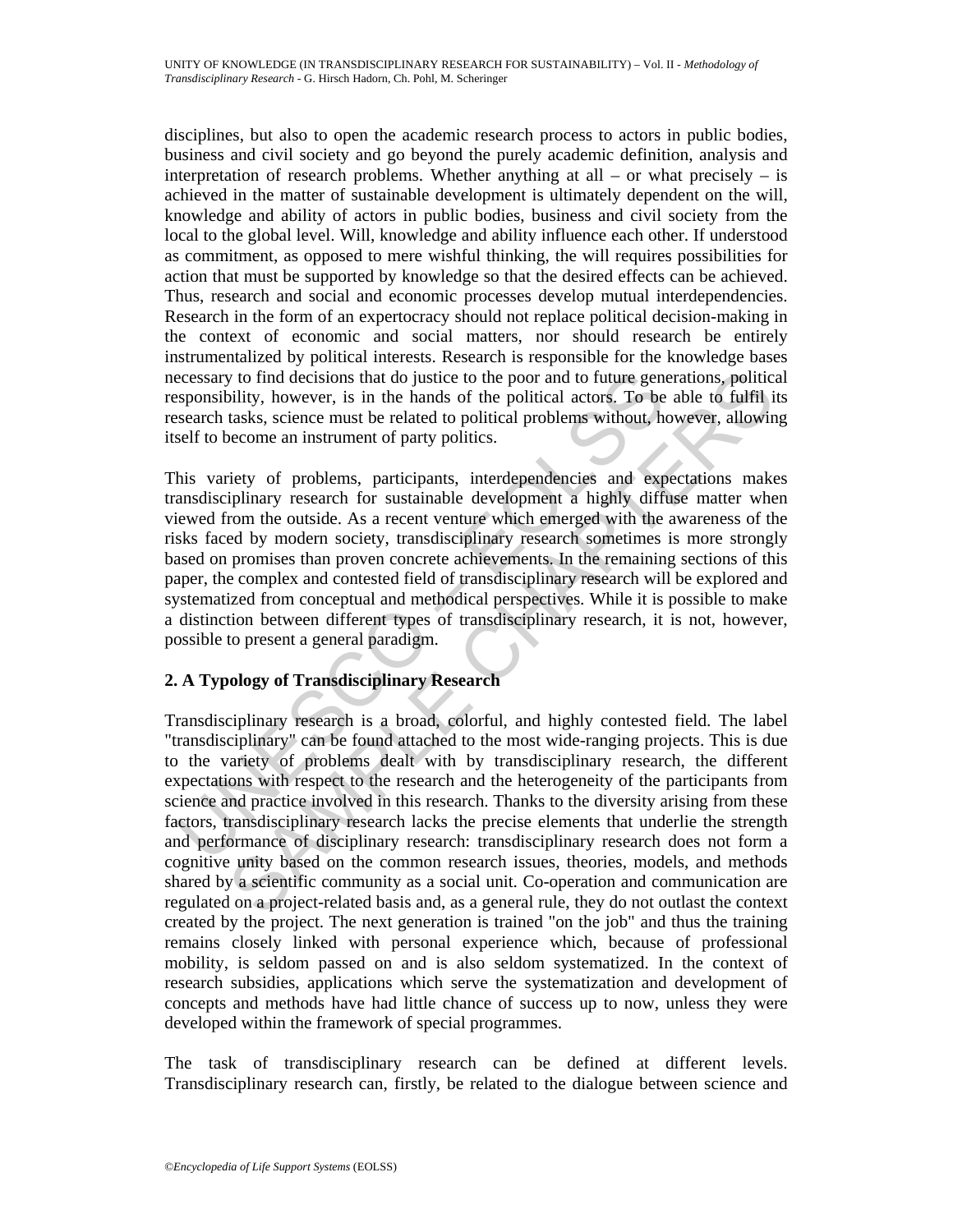society and to the implementation of the results of scientific research. Thus it concerns communication with society. Secondly, transdisciplinary research can be related to reflection on processes in society and the economy and is therefore located at the level of studies. Between these lies the level of problem-related and integrative research which is concerned with both the description and analysis of processes and with action strategies. These tasks may differ, but they can often – and should – be complementary.

lentifies the common features from the diverse elements is not very<br>cherities the common features are largely restricted to the integration<br>integration perspectives in transidisciplinary research, which provides<br>istinction se common features from the diverse elements is not very informative. It as common features are largely restricted to the integration of various ary perspectives in transdisciplinary research, which provides the basis for A single definition of transdisciplinarity cannot do justice to this variety. A normative definition, which prescribes the use of the concept, will be based on an arbitrary onesidedness. The use of such a definition may be unavoidable in a concrete research context; however, it is not legitimate as a general definition. As opposed to this, a descriptive definition which takes into account the wide-ranging use of the term and identifies the common features from the diverse elements is not very informative. In fact, these common features are largely restricted to the integration of various disciplinary perspectives in transdisciplinary research, which provides the basis for the distinction between transdisciplinary research and multi-disciplinarity as a set of different and unconnected perspectives on a common theme. Different views already exist on the following issues which are frequently cited in definitions of transdisciplinary research (see Unity of Knowledge and Transdisciplinarity: Contexts of Definition, Theory and the New Discourse of Problem Solving, see Unity of Knowledge in Transdisciplinary Research for Sustainability):

 \* whether or not transdisciplinary research aims to achieve a holistic view of the problem being studied (holism);

whether or not it relates to real-world problems (i.e. problems external to science) (problem orientation or issue orientation);

whether or not it involves actors from non-scientific fields (participation);

 \* whether or not it primarily serves the implementation of research results and the development of concrete solutions for practice (practical knowledge);

and, finally, whether repeated cyclical modification of basic observations in relation to research issues, study methods and interpretation concepts arise in the course of the research (process nature of research).

These issues are not, however, generally identified as the defining features of transdisciplinary research and are not exclusively applicable to transdisciplinary research.

Due to the lack of a common paradigm for transdisciplinary research which would provide a basis for an adequate definition and systematization of the research area with respect to conceptual and methodical perspectives, the range of approaches in transdisciplinarity is organized here in the form of a typology. This typology takes account of the different contexts in which research is carried out on a transdisciplinary basis. It also takes into account that transdisciplinary research involves a problem of unity on three different levels: the cognitive level of the knowledge system, the social level of the research community, and the level of the competencies of the individuals involved (see Unity of Knowledge in Transdisciplinary Research for Sustainability). Of necessity, the three types set one-sided perspectives among the above-listed features of transdisciplinary research. The typology does not provide a crystal-clear and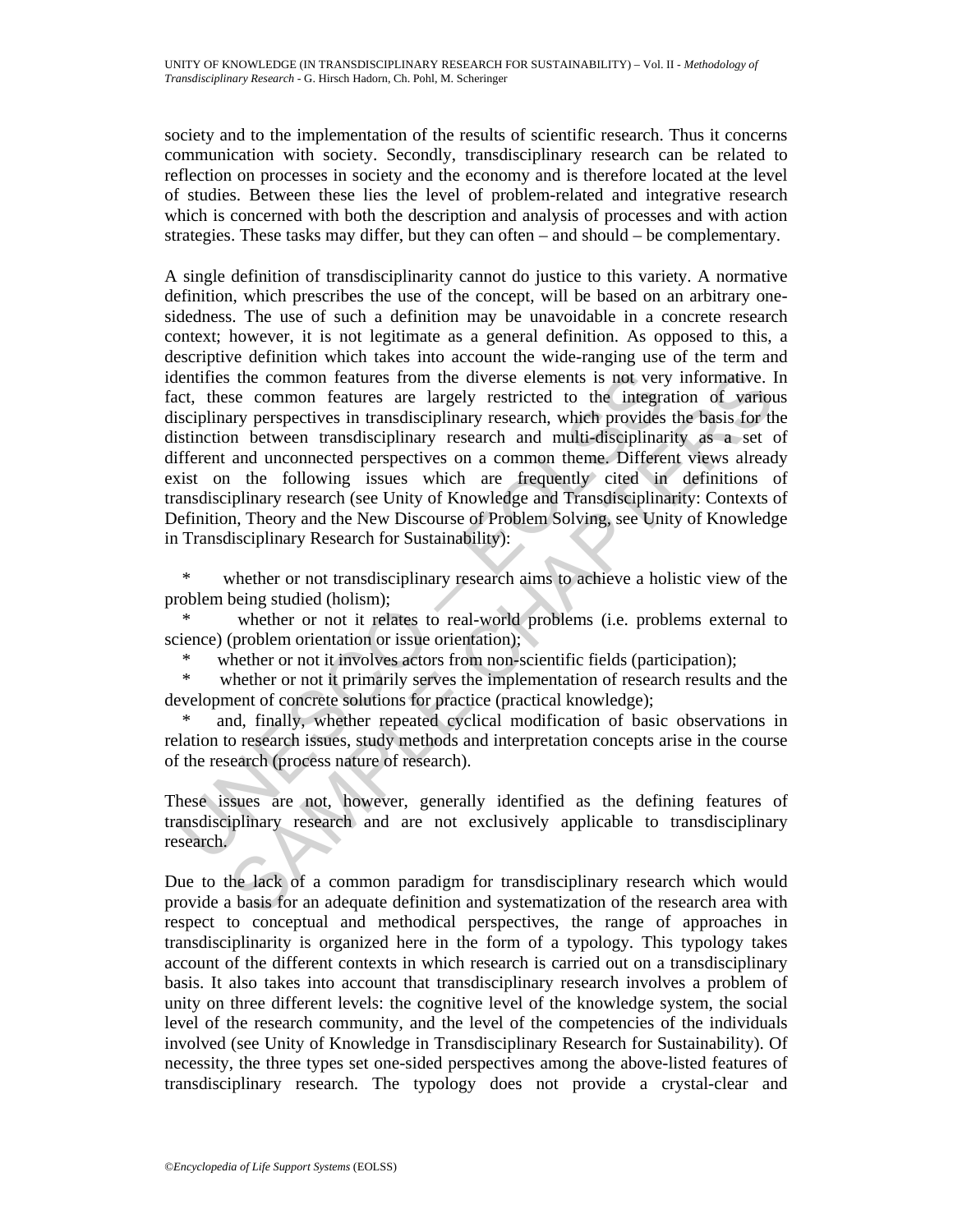comprehensive classification; such claims do not make sense in an emerging field like transdisciplinary research for sustainability. The three types, which we have defined as the systematicity approaches, the trade and negotiate approaches and the learning approaches, have the status of ideal types which render the differences between complex transdisciplinary research problems comprehensible. Table 1 provides an overview of the features of the three types: they share some common features with the typologies devised by Funtowicz & Ravetz and by Becker et al. (see Transformations of Social and Ecological Issues into Transdisciplinary Research).

| <b>Type</b>                                                                      | <b>Main features</b>                                 |
|----------------------------------------------------------------------------------|------------------------------------------------------|
| Systematicity approaches                                                         | Context: academic research                           |
|                                                                                  | Focus: science-oriented                              |
|                                                                                  | Aim: concepts and methods for transdisciplinary      |
|                                                                                  | research                                             |
|                                                                                  | Level: concepts and methods for analysis and         |
|                                                                                  | synthesis                                            |
|                                                                                  | Challenge: to design a knowledge system              |
|                                                                                  | including systems knowledge, target knowledge,       |
|                                                                                  | and transformation knowledge from various            |
|                                                                                  | disciplines that is reliable for real world issues   |
| Trade and negotiate                                                              | <b>Context: Science and Technology Studies</b>       |
| approaches                                                                       | Focus: Production and forming of knowledge and       |
|                                                                                  | technologies                                         |
|                                                                                  | Aim: to analyze the social conditions and            |
|                                                                                  | consequences of knowledge and technologies           |
|                                                                                  | Level: social intentions and implications            |
|                                                                                  | Challenge: to organize settings for "socially robust |
|                                                                                  | knowledge"                                           |
| Learning approaches                                                              | Context: development cooperation, local Agenda       |
|                                                                                  | 21 projects etc.                                     |
|                                                                                  | Focus: actor-oriented                                |
|                                                                                  | Aim: mutual learning of experts and                  |
|                                                                                  | practitioners/actors                                 |
|                                                                                  | Level: competencies of individuals                   |
|                                                                                  | Challenge: to contextualize knowledge and            |
|                                                                                  | commitments                                          |
|                                                                                  |                                                      |
| Table 1: Typology of approaches in transdisciplinary research for sustainability |                                                      |

Table 1: Typology of approaches in transdisciplinary research for sustainability

Of the three types, the systematicity approaches are most closely related to the classical cognitive objective of academic research in that they involve the systematization of knowledge, i.e. a method and conception based cognitive unity of knowledge. Approaches in the tradition of general systems theory and systems dynamics try to stucture and model the complex interactions of a multitude of parameters in certain regional problem areas as it is the case with the "syndromes of global change" (see Transdisciplinary Research in Development Cooperation: Origins and Paradigms) or in the earth system as a whole, "earth system analysis" for instance (see Systems Analysis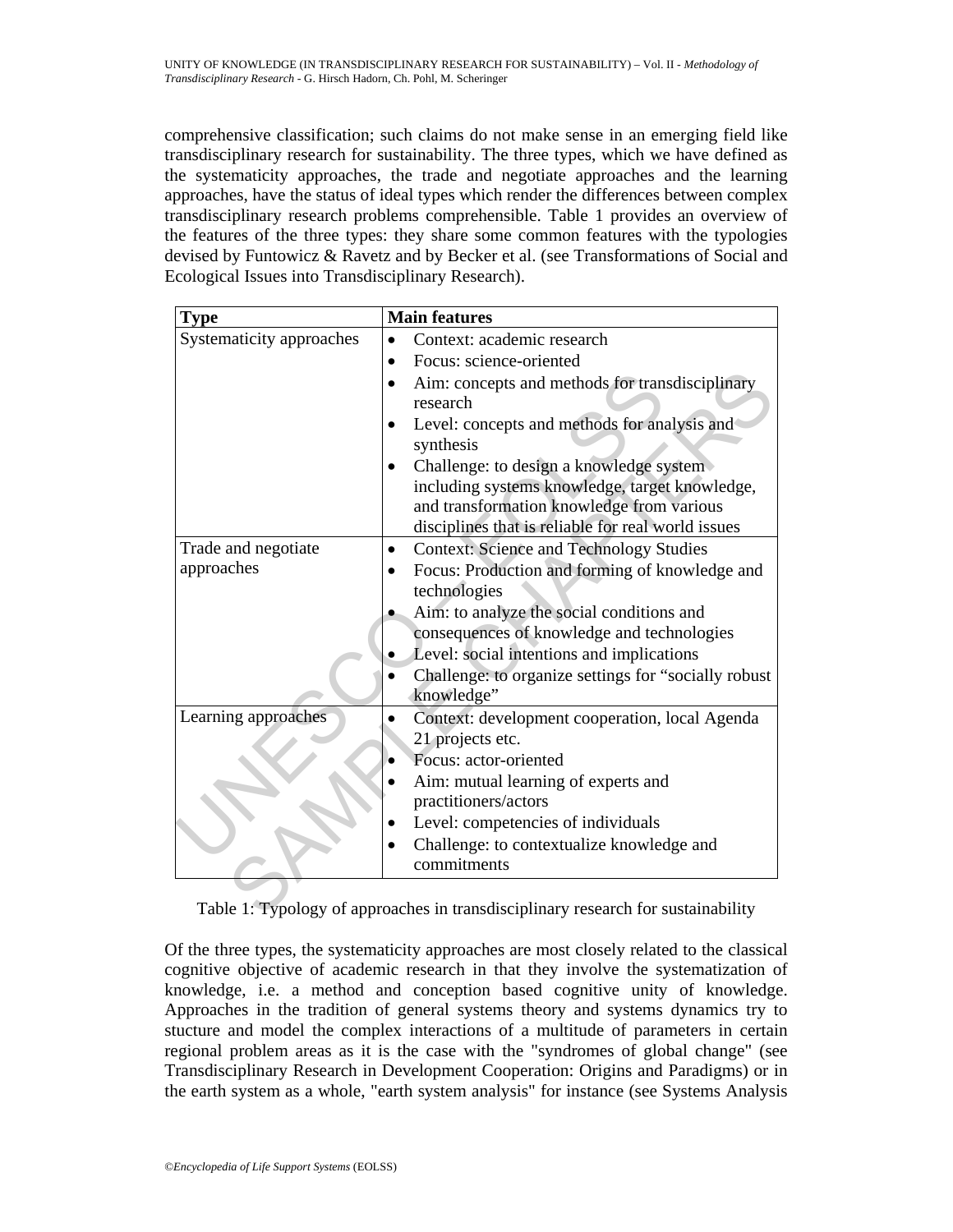and Modeling in Transdisciplinary Research). Other approaches combine substantial theorems of selected disciplines in a more integrated explanatory approach, as it is the case with ecological economics, human ecology, or the institutional approaches that deal with the regimes for the use of natural resources. Some approaches explicitely address how to deal with specific contextual conditions, others develop a methodology how to take into account the values of stakeholders involved.

ie understanding of the origin and development of the proble<br>nowledge. The "syndromes of global change", for example, model<br>pynamics of developments, which are decened as overtly unsustainable<br>ansformation knowledge requir erstanding of the origin and development of the problem, i.e. system<br>gest .The "syndromes of global change", for example, model the geneesis and<br>of clevelopments, which are deemed as overtly unsustainable and derive the<br>an The general aim of research for the sustainability transition is to understand the interactions between socio-economic and technical systems, on the one hand, and environmental systems, on the other hand with respect to their evaluation and transformation according to the sustainability model. Therefore, it is possible to identify different focus areas among the systematicity approaches. The focus may lie, firstly, on the understanding of the origin and development of the problem, i.e. systems knowledge. The "syndromes of global change", for example, model the genesis and dynamics of developments, which are deemed as overtly unsustainable and derive the transformation knowledge required for the avoidance or transformation of such developments from the identified functional dependencies. Transdisciplinary projects may also have target knowledge as their central focus as is the case, for example, with "embedded case study methods", which focus on the evaluation of existing action options in regional issues and to do this refer to pertinent systems knowledge. An approach on the global scale addressing climate policy is the "Tolerable Windows Approach" (TWA), which is used in a project on "Integrated Assessment of Climate Protection Strategies" (ICLIPS). Besides, there exist various methods for sustainability assessment (see Methods for Sustainability Assessment: Sustainability Indicators). If the focus is on transformation knowledge, the problem definitions and research questions are about activities of the society to fulfil basic human needs and the corresponding technologies, such as nutrition, transport, housing and others. There are approaches in this line that develop the substance flow analysis in transdisciplinary directions by integration economic and social aspects in the analysis. Other approaches are based on theories of action in social sciences, as it is the case with the "integrative concept of sustainable development", elaborated at the Helmholtz Association of German Research Centers, and the "need-field approach" of the Swiss Priority Programme "Environment". They focus on collective and individual options for a more sustainable fulfilment of human needs, taking into account systems knowledge and target knowledge.

The "Science and Technology Studies" (STS) describe transdisciplinary research projects, knowledge production and the development of technologies from the perspective of an observing (social) scientist. They are described as "trade and negotiate approaches" hereafter, because the emphasis is on social factors for successful transdisciplinary research, encompassing the cooperation of experts from various disciplines as well as the communication with stakeholders. "Trade and negotiate" is the label for how interactions and processes, in the course of which "socially robust knowledge" emerges, are analyzed. The claim is that successful collaboration neither needs a shared paradigm among researchers nor a consensus among stakeholders about how things are and should be. Instead, participants are said to interact with their proper set of practices and meanings at a mainly metaphorical level in addressing the common boundary objects (a "boundary object" is a common material or abstract object to which the different disciplines in a project refer to). Socially robust knowledge, that is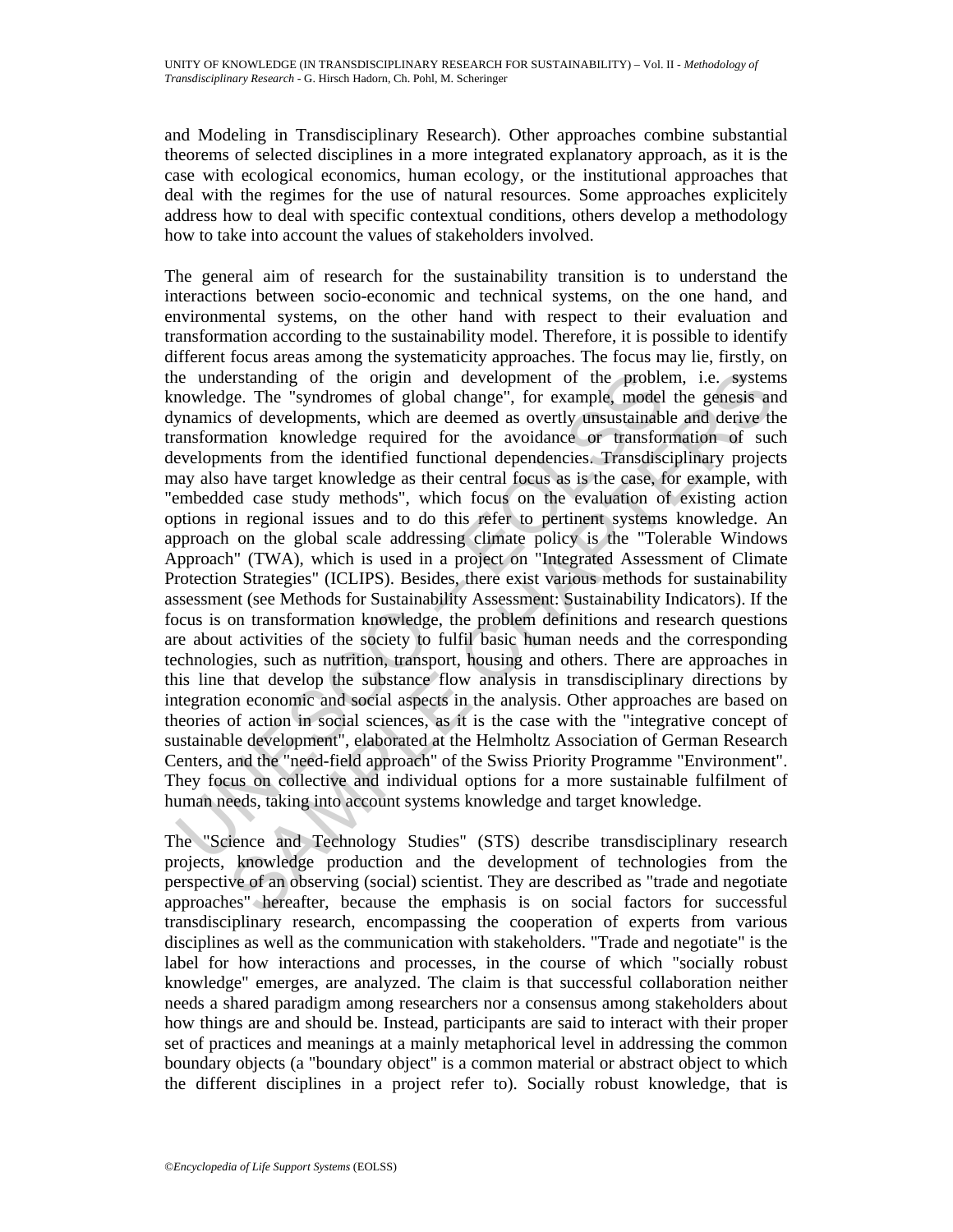technologies or practices, which are developed by "trade and negotiate" approaches, requires that the social forces (such as power and trust) are made explicit and are included equivalent to technical factors or natural forces into the process of problem solving.

evelopment Cooperation: Origins and Paradigms); it is also common<br>
1 processes in industrial countries, in which the main focus is the<br>
gionally relevant issues and the joint development with actors<br>
inconveloge, competenc ment Cooperation: Origins and Paradigms); it is also common in local Agend<br>
sisses in industrial countries, in which the main focus is the identification<br>
y relevant issues and the joint development with actors of the nece The learning approaches primarily target sustainable development actors in practice and their aim is to develop the skills and willingness of the actors to resolve societal problems. This usually necessitates a process of mutual learning between experts and practitioners as context-related factors known only to the practitioners may have an important role to play. This type of approach is common in development cooperation where it is being adopted as an alternative to the often ineffectual technology-transfer and traditional expert-consultancy approaches (see Transdisciplinary Research in Development Cooperation: Origins and Paradigms); it is also common in local Agenda 21 processes in industrial countries, in which the main focus is the identification of regionally relevant issues and the joint development with actors of the necessary knowledge, competencies and will to resolve problems. New policy forms also arise in this context.

The conceptual and methodological problems of the different approaches in transdisciplinary research are described in greater detail in the next section. The differences, similarities, transitions between these approaches and their combinations emerge more clearly in the course of these descriptions.



TO ACCESS ALL THE **29 PAGES** OF THIS CHAPTER, Visit: http://www.eolss.net/Eolss-sampleAllChapter.aspx

#### **Bibliography**

Bammer, G. 2005. Integration and implementation sciences: Building a new specialization. Ecology and Society 10(2), online. [Systems thinking and complexity science, participatory methods and knowledge management are the three pillars for transdisciplinarity as integration and implementation].

Costanza, R., Cumberland, J., Daly, H., Goodland, R. & Norgaard, R. (1997). An Introduction to Ecological Economics. Boca Raton, Fla.: St. Lucie Press. [Standard textbook of Ecological Economics as a transdisciplinary theory].

Galison, P. (1997). Image and Logic - A Material Culture of Microphysics. Chicago: The University of Chicago Press.[A study of the collaboration of different sub-cultures of physics shows that collaboration can take place without a shared paradigm, but by establishing a trading-zone].

Gibbons, M., C. Limoges, H. Nowotny, S. Schwartzman, P. Scott and M. Trow (1994). The New Production of Knowledge - The Dynamics of Science and Research in Contemporary Societies. London/Thousand Oaks/New Delhi: Sage. [The essay claims that besides traditional science a new way of knowledge production emerged during the last 30 years that produces knowledge in and for a particular context of application].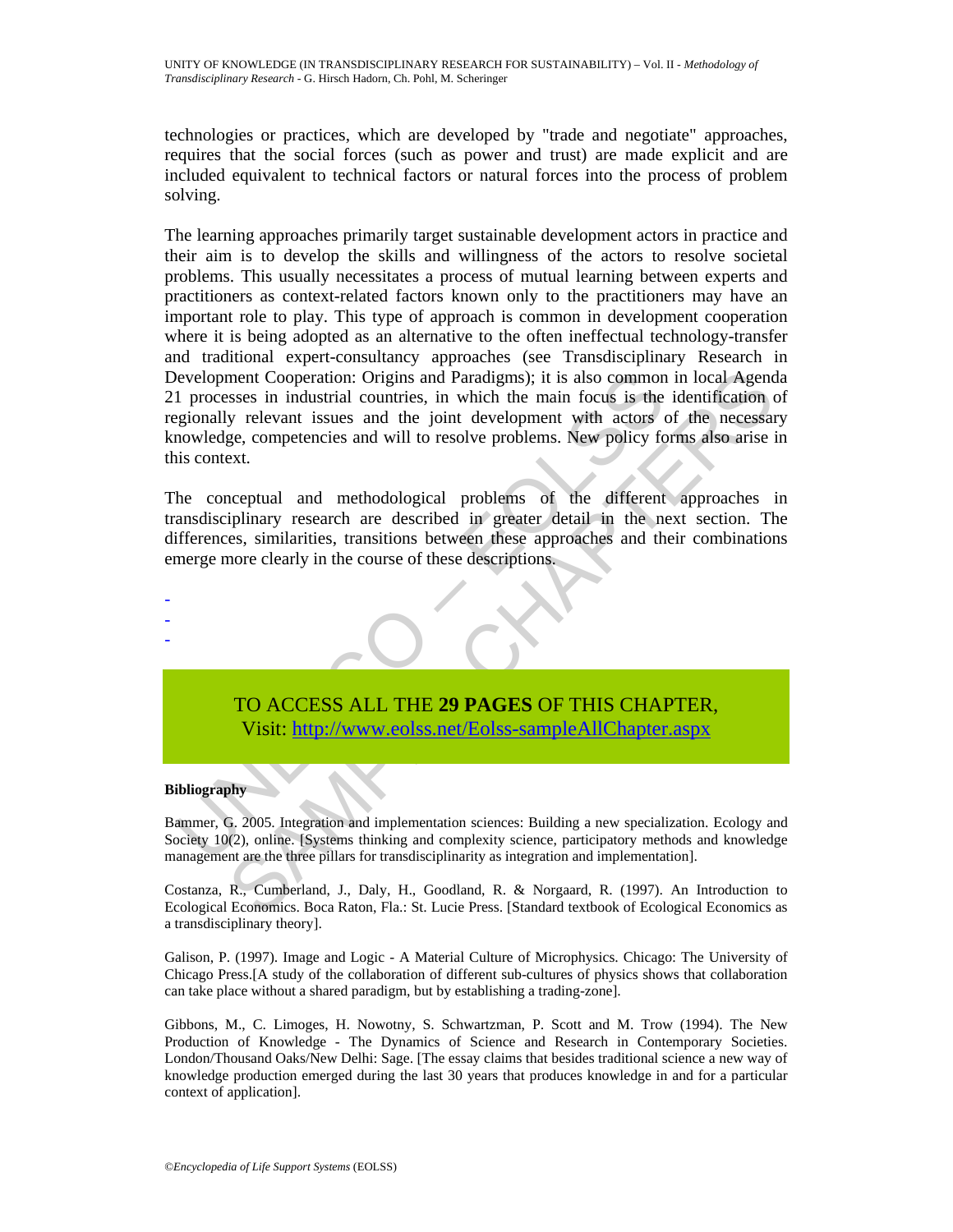Gross, M. & Hoffmann-Riem, H. (2005). Ecological restoration as a real-world experiment: designing robust implementation strategies in an urban environment. Public Understanding of Science, 14, 269-284. . [Presents strategies for how to combine laboratory research and field observations for reliable knowledge about real life settings].

Grunwald, A., R. Coenen, J. Nitsch, A. Sydow and P. Wiedemann (2001). Forschungswerkstatt Nachhaltigkeit. Auf dem Weg zur Diagnose und Therapie von Nachhaltigkeitsdefiziten. Berlin: Edition Sigma. [Describes a concept for evaluating economic, technical, societal, and institutional practices with respect to the sustainability model with particular emphasis on transparent, normatively founded assessment rules and a consistent way of applying them].

Heinelt, H. & Mühlich E. eds. (2000). Lokale "Agenda 21"-Prozesse. Erklärungsansätze, Konzepte und Ergebnisse (Local Agenda 21. Concepts, Strategies and Results.) Opladen: Leske+Budrich. [Comprehensive reader about programmes of Local Agenda 21].

irsch Hadom, G., Wölfing Kast, S. & Maier S. (2002). Restrictions & Options:<br>tegrate Knowledge for Strategies towards a Sustainable Development. Journal Morevelopment and World Ecology, 9(3), 193-207. [Explains the heurist dom, G., Wölfing Kast, S. & Maier S. (2002). Restrictions & Options: A Heuristic Tool Knowledge for Strategies towards a Sustainable Development. Journal for Sustainable Development. Journal for Sustainable Development. Jo Hirsch Hadorn, G., Wölfing Kast, S. & Maier S. (2002). Restrictions & Options: A Heuristic Tool to Integrate Knowledge for Strategies towards a Sustainable Development. Journal for Sustainable Development and World Ecology, 9(3), 193–207. [Explains the heuristic "options and restrictions" for transformation knowledge together with applications in empirical research].

Hirsch Hadorn, Gertrude; Bradley, David; Pohl, Christian; Rist, Stephan & Wiesmann, Urs. Implications of Transdisciplinarity for Sustainability Research. Ecological Economics, online. [Explains relations among transdisciplinarity and sustainable development with an emphasis on north-south research partnerships].

Hoffmann-Riem, H. (2002). Herausforderungen für die Umweltforschung (Challenges for Environmental Research). GAIA, 11(1), 49–52

Jacobs, M. (1999). Sustainable Development as a Contested Concept. Dobson, Andrew (ed.). Fairness and Futurity. Essays on Environmental Sustainability and Social Justice. Oxford University Press.[Analyzes the controversial character of the sustainability model and the consequences for research and politics].

Jaeger, J. & Scheringer, M. (1998). Transdisziplinarität: Problemorientierung ohne Methodenzwang. GAIA 7 (1), 10–25. [Presents a methodological discussion of transdisciplinary research].

Jantsch, E. (1972). Towards Interdisciplinartiy and Transdisciplinarity in Education and Innovation. In: Apostel, L. et al. (Eds.) Interdisciplinarity. Problems of Teaching and Research in Universities. Centre for Educational Research and Innovation (CERI), Paris: OECD, 97–121. [Outline of a new system for academic education and research; provides early definitions of multi-, inter-, and transdisciplinarity].

Pohl, Christian & Hirsch Hadorn, Gertrude 2007. Principles for Designing Transdisciplinary Research. A Propositon by the Swiss Academies of Arts and Sciences. Oekom: München. [Describes principles for designing transdisciplinary research projects].

Schellnhuber, J.H. (1999). "Earth System" Analysis and the second Copernican revolution. Nature 402, SUPP, DEC 2, 19–23. [A systems theory and modelling approach in transdisciplinary research on global change].

Scheringer, M. (2002). Persistence and Spatial Range of Environmental Chemicals. New Scientific and Ethical Concepts for Risk Assessment. Weinheim: Wiley-VCH. [Describes the combination of scientific analysis and ethical reasoning in chemicals assessment].

Star, S. L. and J. R. Griesemer (1989). "Institutional Ecology, 'Translations' and Boundary Objects: Amateurs and Professionals in Berkeley's Museum of Vertebrate Zoology, 1907-39." Social Studies of Science 19, 387-420. [From an analysis of the development of a museum it is concluded that researchers and non-academic partners may collaborate without a shared goal, but by means of a boundary object, that may signify something different for every participant, but nevertheless is able to unify the different intentions]